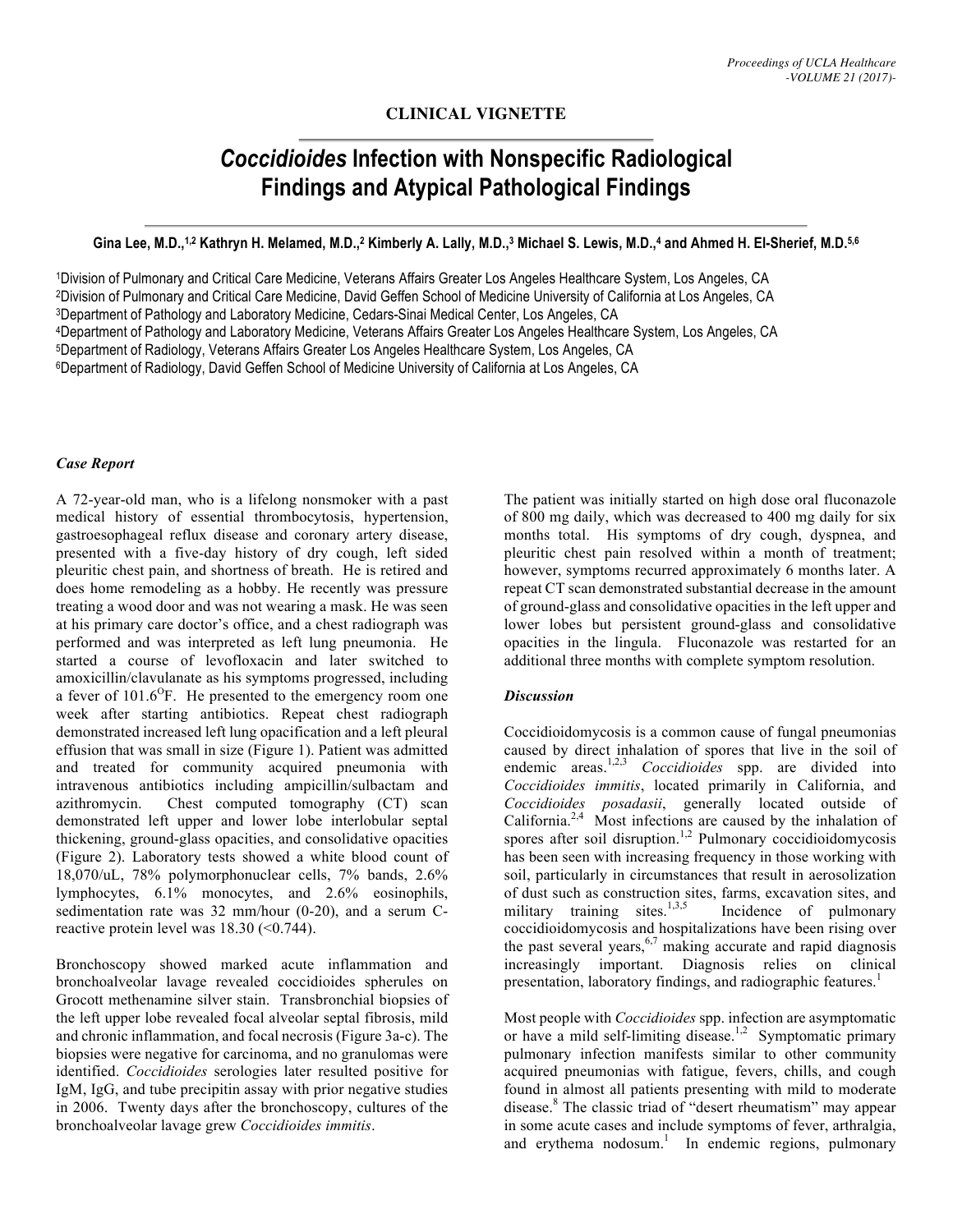coccidioidomycosis can account for up to 29% of community acquired pneumonias.<sup>2,3</sup> Severe coccidioidomycosis, defined as requiring hospitalization, occurs in about 20% of cases.<sup>9</sup> Risk factors for severe disease compared to mild disease include older age (average age 42 years in one study), active smoking history, and diabetes.<sup>9</sup> Disseminated coccidioidomycosis, including skin, soft tissue, bone, and neurologic involvement occurs in only about 1% of all patients and is more common in the immunocompromised host.<sup>1</sup> Resolution of symptoms once on treatment takes up to 19 weeks on average; $10$  therefore, expedient diagnosis of pulmonary coccidioidomycosis is important.

Diagnosis of coccidioidomycosis is often made by the combination of clinical, radiographic, and laboratory findings. Serologic testing for *Coccidioides* including IgM and IgG enzyme immunoassay (EIA) can be unreliable and produce high rates of false negative in the early phase of infection, and the positive predictive value of this test relies largely on the pretest probability of pulmonary coccidioidomycosis.<sup>1,11</sup> IgM antibodies by immunodiffusion are positive in about 50% of patients within 1 week and positive in up to 90% of patients within 3 weeks of infection, while the IgG antibodies are detected within 1-3 months of infection. <sup>3</sup> One study found that 87% of immunocompetent and only 67% of immunosuppressed patients with coccidioidomycosis had positive antibody EIA.<sup>10</sup> The incidence of false positive *Coccidioides* IgM antibody EIA approaches 20%, and the cause of false positives is not known.<sup>12</sup> Similarly, serum complement fixation, which allows for antibody quantification and serologic confirmation after positive antibody EIA, peaks about 4 weeks after exposure, and may not be reliable during early acute infection.<sup>1,8</sup> However, when all serologic modalities are combined, one study found at least one test was positive in 95% of immunocompetent and 84% of immunosuppressed patients with microbiologically or histopathologically confirmed coccidioidomycosis.<sup>10</sup>

Radiographic features of acute pulmonary coccidioidomycosis are varied and non-specific.<sup>1,3</sup> Similar to bacterial pneumonias, chest radiographs commonly show lobar or segmental pulmonary opacities.<sup>1,2,3,13,14</sup> Consolidative opacity is seen in up to three quarters of patients with acute disease and is most commonly unilateral with a perihilar or basilar predominance. 4,14 Small and/or large nodular opacities may also be seen.<sup>4,10</sup> A small case series reviewing chest CTs during acute pulmonary coccidioidomycosis show the most common finding is multiple nodular opacities, present in 87% of patients. Just under half of these patients had accompanying interlobular septal thickening.<sup>15</sup> Mediastinal lymphadenopathy is present in 20-40% of cases on chest CT and is more often seen in severe disease.<sup>2,3,5,14</sup> Typically only 2-8% will have cavitary opacities on chest radiographs during acute primary infection, 1,5 but many will have cavitary nodular opacities visualized on chest  $CTs.$ <sup>15</sup>

Microbiologic analysis by culture and histopathologic staining of body fluid or tissue biopsy remains the gold standard for diagnosis of coccidioidomycosis. *Coccidioides* spp. are identified on microscopic examination by presence of the

spherule filled with endospores.<sup>1</sup> Bronchoscopy with bronchoalveolar lavage can result in rapid diagnosis in the majority of cases.<sup>1,16</sup> Respiratory culture can take three days to upwards of three weeks to grow *Coccidioides* spp. 2,16 Cytological analysis, available more quickly than final culture results, is positive in up to one-third of patients with eventual culture positive pulmonary coccidioidomycosis.<sup>16</sup> Transbronchial biopsy can increase the diagnostic yield of bronchoalveolar lavage. 1,16 Lung tissue biopsy has been shown to reveal *Coccidioides* spp. after fungal staining in all patients with culture positive pulmonary coccidioidomycosis.<sup>16</sup> However, if there are hyphal elements present, *Coccidioides* spp. can be difficult to distinguish from other mold, such as *Histoplasma* spp. and *Blastomyces* spp. <sup>11</sup> Biopsies also classically show granulomatous inflammation, both necrotizing and non-necrotizing. <sup>17</sup> Cavitary lesions are distinguished pathologically by palisading fibroblasts and fibrosis with chronic inflammation in the cavity wall, neutrophils with necrosis inside the cavity, and lymphoid hyperplasia with chronic bronchiolitis in adjacent lung tissue.<sup>18</sup>

# *Conclusions*

Our patient presented with a subacute, nonspecific respiratory illness. Imaging findings were not specific for classic pulmonary coccidioidomycosis. Diagnosis was definitively made with microscopy and culture. Histologic tissue examination was markedly different than reported finding in the literature, with notable absence of granulomatous inflammation and instead dominated by alveolar septal fibrosis, which is a nonspecific finding that can be seen in chronic interstitial lung diseases such as nonspecific interstitial pneumonia or smoking related respiratory bronchiolitis-associated interstitial lung disease. This case demonstrates nonspecific and atypical radiographic and pathologic findings in acute pulmonary coccidioidomycosis and should alert clinicians to consider pulmonary coccidioidomycosis in patients from endemic areas even with atypical presentations.

# *Figures*

**Figure 1:** Frontal chest radiograph demonstrates left lung opacification and left pleural effusion.

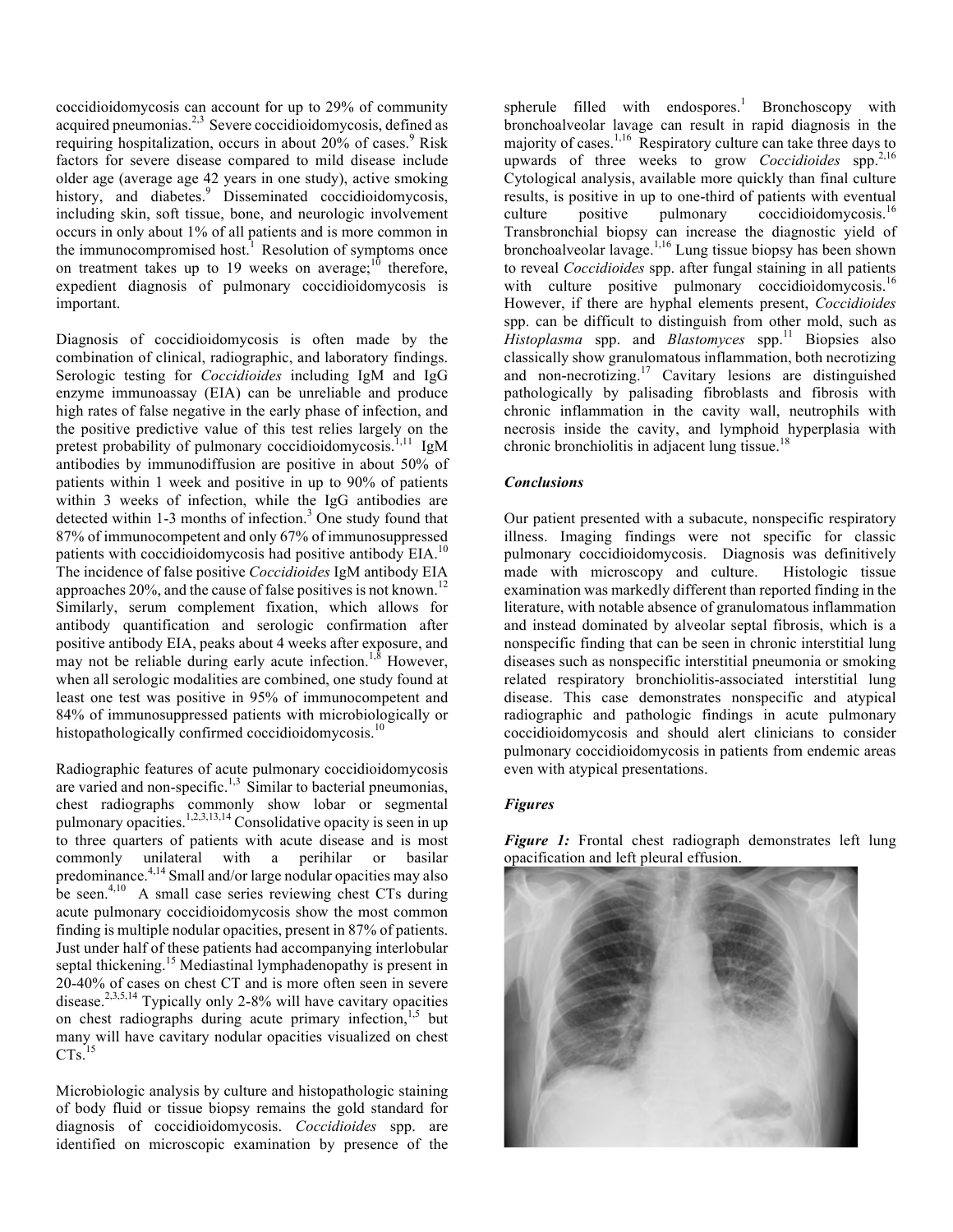*Figure 2:* Axial chest CT scan image demonstrates left upper and lower lobe interlobular septal thickening, ground-glass opacities, and consolidative opacities.



*Figure 3a, b, c:* H&E 20x, 60x, and GMS 60x of transbronchial biopsies of the left upper lobe revealed fragments of lung with focal alveolar septal fibrosis, mild and chronic inflammation, and focal necrosis.



*a* 



# **REFERENCES**

- 1. **Malo J, Luraschi-Monjagatta C, Wolk DM, Thompson R, Hage CA, Knox KS.** Update on the diagnosis of pulmonary coccidioidomycosis. *Ann Am Thorac Soc.* 2014 Feb;11(2):243-53. doi: 10.1513/AnnalsATS.201308-286FR. Review. PubMed PMID:24575994.
- 2. **Thompson GR 3rd.** Pulmonary coccidioidomycosis. *Semin Respir Crit Care Med.* 2011 Dec;32(6):754-63. doi: 10.1055/s-0031-1295723. Epub 2011 Dec 13. Review. PubMed PMID: 22167403.
- 3. **Twarog M, Thompson GR 3rd.** Coccidioidomycosis: Recent Updates. *Semin Respir Crit Care Med.* 2015 Oct;36(5):746-55. doi: 10.1055/s-0035-1562900. Epub 2015 Sep 23. Review. PubMed PMID: 26398540.
- 4. **Jude CM, Nayak NB, Patel MK, Deshmukh M, Batra P.** Pulmonary coccidioidomycosis: pictorial review of chest radiographic and CT findings. *Radiographics.* 2014 Jul-Aug;34(4):912-25. doi: 10.1148/rg.344130134. PubMed PMID:25019431.
- 5. **Centers for Disease Control and Prevention (CDC).** Coccidioidomycosis in workers at an archeologic site-- Dinosaur National Monument, Utah, June-July 2001. MMWR Morb Mortal Wkly Rep. 2001 Nov 16;50(45):1005-8. PubMed PMID: 11724157.
- 6. **Centers for Disease Control and Prevention (CDC).** Increase in reported coccidioidomycosis--United States, 1998-2011. MMWR Morb Mortal Wkly Rep. 2013 Mar 29;62(12):217-21. PubMed PMID: 23535687.
- 7. **Sondermeyer G, Lee L, Gilliss D, Tabnak F, Vugia D.** Coccidioidomycosis-associated hospitalizations, California, USA, 2000-2011. *Emerg Infect Dis.* 2013 Oct;19(10):1590-7. doi: 10.3201/eid1910.130427. PubMed PMID:24050438; PubMed Central PMCID: PMC3810749.
- 8. **Blair JE, Chang YH, Cheng MR, Vaszar LT, Vikram HR, Orenstein R, Kusne S, Ho S, Seville MT, Parish JM.** Characteristics of patients with mild to moderate primary pulmonary coccidioidomycosis. *Emerg Infect Dis.* 2014 Jun;20(6):983-90. doi: